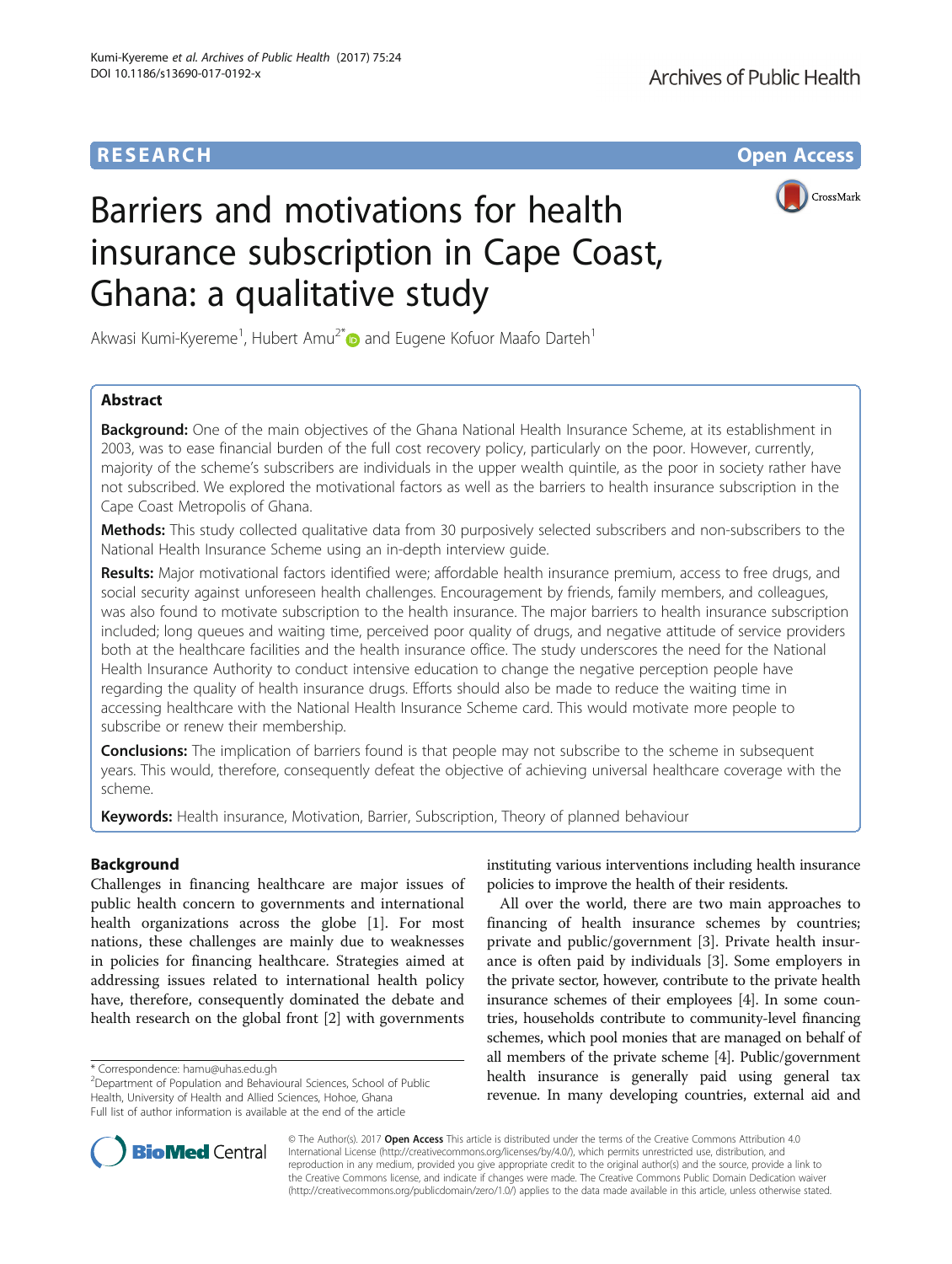grants from donor partners also constitute 20–80% of funding for public health insurance schemes [[4\]](#page-8-0). Private and public approaches of financing health insurance schemes often co-exist in many countries [\[3\]](#page-8-0). For instance, community-level insurance schemes usually complement public schemes, while private medical insurance may receive tax breaks which amount in practice to public/government subsidies [\[3](#page-8-0)].

While health insurance schemes have seen improvements in subscriber base, years and decades after their introduction in some countries, the health insurance schemes of other countries either made no improvements or experienced retrogression in number of subscribers [\[5](#page-8-0)–[7\]](#page-8-0). Colombia, for instance, approved its Universal Health Insurance Scheme (Law 100) in 1993 [[8\]](#page-8-0) which created the National Social Security System for Health (NSSSH), and currently covers more than 95% of the Colombian population. The approved healthcare policy was a universal health insurance scheme that entitled all citizens of the country, irrespective of their ability to pay, to a comprehensive healthcare benefits package [\[9](#page-8-0)].

Prior to 1993, the spread of public health insurance was relatively limited in Colombia with only 24% of the population covered; a quarter to a third of the country's population [[8](#page-8-0), [9](#page-8-0)]. When the Universal Health Insurance Scheme, which is a public health care financing scheme, was introduced in 1993, however, a 49% subscription rate was recorded in that same year [[8\]](#page-8-0). By 2007, 70% of Colombia's population had subscribed to the health insurance and by 2011, more than 95% of the Colombian population were covered under the SGSSS (Sistema General de Seguridad Social en Salid) [[9\]](#page-8-0). Colombia achieved a universal coverage with health insurance by the year 2012 [\[10\]](#page-8-0).

The Universal Coverage Scheme (UCS), which is Thailand's version of public health insurance, was implemented in 2001 [[11](#page-8-0)]. This, according to Sakunphanit and Suwanrada [[12](#page-8-0)], consolidated earlier public health insurance schemes which were targeted at improving access to healthcare among the poor in the country. These other insurance schemes were Civil Servants Medical Benefit Scheme (CSMBS), Social Security Scheme (SSS), Medical Welfare Scheme (MWS), and Health Card Scheme (HCS) [[11](#page-8-0)]. Like Colombia, Thailand met its full implementation target of covering over 95% of its total population by 2012 [[11](#page-8-0)–[14\]](#page-8-0). Social security as used in the present study refers to the measures put in place by governments and international organisations such as the United Nations Organisation, that guarantee access to sufficient food and shelter resources, as well as promotion of health and wellbeing for all.

Taiwan implemented its National Health Insurance (NHI) in 1995 [[15\]](#page-8-0). The scheme was introduced as a public universal health insurance programme, which was meant to cover comprehensive healthcare services for all residents [[15\]](#page-8-0). Prior to implementation of the NHI, Taiwan's healthcare providers were paid by clients out-ofpocket. Also, before the NHI was introduced in 1995, about 57% of Taiwan's population were insured through three separate social health insurance schemes [\[15\]](#page-8-0). These were, government employee insurance, labour insurance and farmers insurance [\[16\]](#page-8-0). Implementation of the NHI,

however, astoundingly saw 96% of the population sub-scribing to the health insurance by the end of 1995 [[16](#page-8-0)]. By the end of 2001, 97% of the total eligible population of Taiwan had subscribed to the NHI [\[17](#page-8-0)]. The implication is that like Thailand and Colombia, Taiwan has been successful in implementing health insurance.

Unlike Thailand, Colombia and Taiwan, Nigeria's National Health Insurance Scheme, which is also a public health insurance scheme, (NHIS) has not been a success story [[11\]](#page-8-0). In efforts to ensure that every Nigerian has access to good healthcare services, the NHIS of the country introduced various programmes to cover different segments of the Nigerian society [\[11\]](#page-8-0). These are; formal sector social health insurance programme, urban self-employed social health insurance programme, rural community social health insurance programme, children under-five social health insurance programme, permanently disabled persons social health insurance programme, prison inmates social health insurance programme, tertiary institutions and voluntary participants social health insurance programme, and the armed forces, police and other uniformed services health insurance programme [[18](#page-8-0)]. However, since its launch in 1999, the National Health Insurance Scheme covers only about 3% (5 million subscribers) of the country's total population [[11](#page-8-0)].

Even though the NHIS in Ghana was promulgated in 2003 (National Health Insurance Law [Act 650 of Parliament]), mandatory insurance, had a legal backing in 2004 (National Health Insurance Regulations [L.I.] 1809) [[19, 20\]](#page-8-0). The NHIS is a public health financing scheme which seeks to provide healthcare to all persons resident in Ghana irrespective of nationality, race, sex and age.

Financing of the scheme is done with 2.5% of Valued Added Tax (VAT) on goods and services as insurance levy, yearly premiums paid by persons 18 years of age and above, 2.5% deductions from pension contributions of workers in the formal sector with the Social Security and National Insurance Trust (SSNIT) [\[21](#page-8-0)]. The NHIS is also funded through monetary allocations made to the Health Insurance Fund (HIF) by parliament (Ghana's legislature) in addition to donations, grants, gifts, investments, voluntary contributions [\[2\]](#page-8-0). Pensioners under SSNIT, those who are at least 70 years, pregnant women, and children under 18 years of age, however, form exemptions on the scheme from payment of yearly premiums [\[21](#page-8-0)].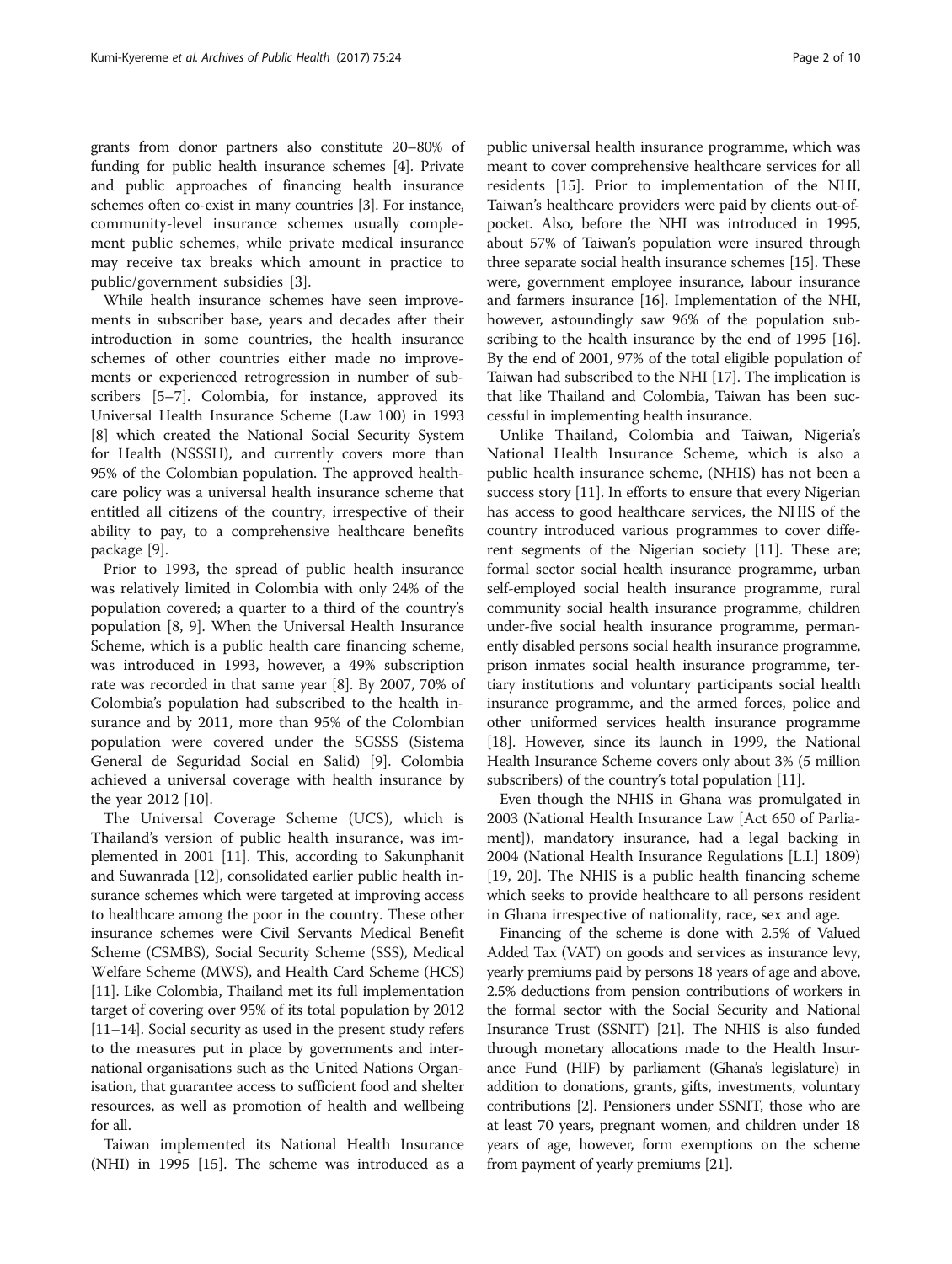The NHIS covers about 95% of the disease burden of Ghana [[21\]](#page-8-0). These encompass services provided for outpatient clients such as diagnostic testing and operations including hernia repair; most in-patient client services which consist of care by specialists, majority of surgeries and accommodation at the wards of health facilities; services related to maternal care including caesarean sections; treatments for oral health; emergency care; and drugs listed on the medicines list of the scheme [\[5](#page-8-0)].

The body authorised by law to manage the NHIS is the National Health Insurance Authority (NHIA). The NHIA, in efforts to improve the scheme's performance in meeting the health needs of Ghanaians, has since its inception in 2003, taken a number of initiatives. These include the introduction of a free maternal health care in 2008, creation of a clinical audit in 2010, establishment of a claims processing center in 2010, introduction of a consolidated premium account in 2011 and introduction of the NHIS call center in 2012 [[22\]](#page-8-0). Biometric identification cards were also introduced by the NHIA in 2014 to help improve client identification as a way of enhancing efficient service delivery [\[21\]](#page-8-0).

Although, one of the main objectives of the NHIS at its establishment in 2003, was to ease financial burden of the full cost recovery policy, particularly on the poor [[5\]](#page-8-0), majority of NHIS subscribers are individuals in the upper wealth quintile, as the poor in society are rather unable to subscribe to it [[21](#page-8-0), [23\]](#page-8-0). Full cost recovery was a health financing policy introduced in 1983 by the government of Ghana, where clients were made to pay for the entire cost of treatment whenever they accessed government health facilities and services [\[24\]](#page-8-0). Health insurance subscribers who are provided with poor services tend to be dissatisfied as they spend longer hours before they are attended to, compared with clients who access healthcare through payments out-of-pocket [[25\]](#page-8-0). There is, therefore, the need to investigate the motivations for subscribing the health insurance, and the barriers which confront both current and potential subscribers.

Subscription to the NHIS has been studied by a number of researchers [[21, 23](#page-8-0)–[26\]](#page-8-0). These studies have, however, been conducted among scheme managers and service providers with little attention to subscribers. Attention has also not been paid to barriers faced by nonsubscribers. Besides, most of them addressed health insurance subscription from a quantitative point of view. The present study, therefore, explores the barriers and factors that motivate individuals' subscription to health insurance in the Cape Coast Metropolis among both subscribers and non-subscribers.

## Conceptual framework

The Theory of Planned Behaviour which was developed by Ajzen [[27\]](#page-8-0) was adapted as the conceptual framework for the study. It is a behavioural theory which predicts deliberate behaviour, because behaviour can be deliberative and planned [\[28](#page-8-0)]. The tenets of the theory are: attitudes, which comprise behavioural beliefs and outcome evaluations; subjective norms, which consist of normative beliefs and motivation to comply; perceived behavioural control which is based on control beliefs and influence of control beliefs; and behavioural intentions (Fig. 1). All of these tenets result in a particular behaviour, which in the case of the present study is subscription to health insurance [[28](#page-8-0), [29](#page-8-0)].

Attitude towards a behaviour entails an individual's general assessment of a particular behaviour. It is assumed to have two elements which work together [\[30](#page-8-0)]. These are, beliefs regarding the consequences of the behaviour (behavioural beliefs) and the corresponding positive or negative judgements about each of these features of the behaviour (outcome evaluations) [\[31](#page-8-0)]. Subjective norms about a behaviour refer to an individual's own estimate of the social pressure exerted on him

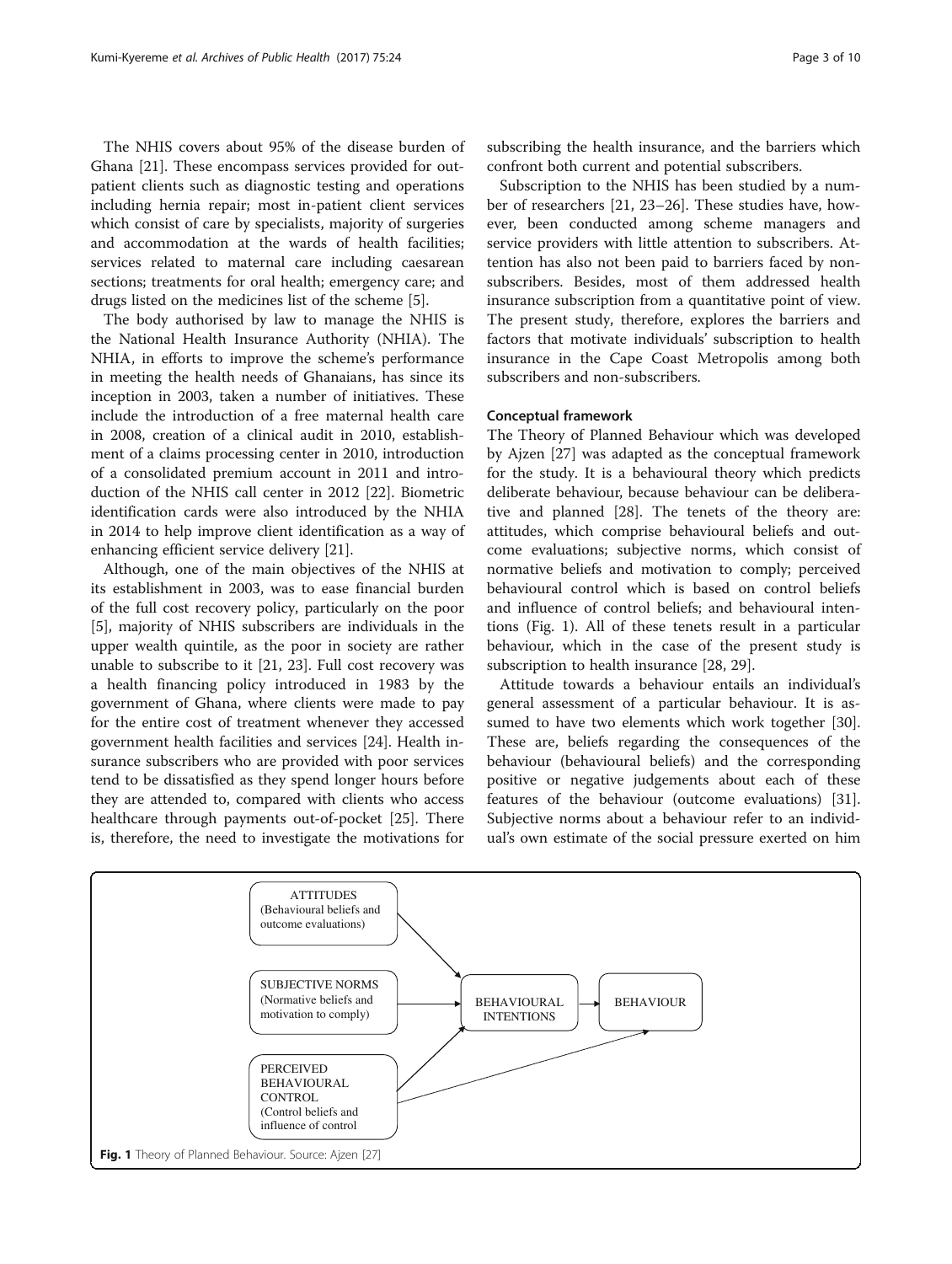or her to perform that particular behaviour (subscription to health insurance) [\[32](#page-9-0)]. Subjective norms have two components, which work in interaction [\[32](#page-9-0)]. These are beliefs about how other people who may be in some way important to the person, would like him or her to behave (normative beliefs) and the individual's motivation to comply with these perceived expectations from those who may be in some way important to him or her [\[33](#page-9-0)].

Perceived behavioural control is the extent to which an individual feels capable to act out a behaviour (subscription to health insurance) [[29\]](#page-8-0). This construct also has two elements which comprise the amount of control that an individual has over a behaviour (subscription to health insurance) and how confident he or she feels about being able to perform (subscribe) or not perform (not subscribe) the behaviour (health insurance) according to Ajzen [[27](#page-8-0)]. Perceived behavioural control entails control beliefs regarding the power of both internal and situational variables to facilitate or militate against the performing of the behaviour (health insurance subscription) [\[28](#page-8-0), [29](#page-8-0)].

The theory helped in explaining how behavioural beliefs and outcome evaluations, normative beliefs and motivation to comply as well as control beliefs and influence of control beliefs influence behavioural intentions regarding subscription to health insurance, which then consequently result in the decision of people to either subscribe or not subscribe, to the NHIS, in the Cape Coast Metropolis. For an individual to subscribe to the health insurance for instance, he or she assesses the barriers and motivations for subscribing. If the barriers outweigh the motivations, the individual is most likely not to subscribe to the scheme and vice versa (Fig. 2).

# **Methods**

Ghana is located in West African with a total land area of 238,533 km<sup>2</sup> [\[34\]](#page-9-0). The country generally low-lying in exception of Mountain Afadjato which is the maximum point (883 m) above sea level, and a series of hills on the eastern border. According to the 2010 population and Housing Census of Ghana, the country had a population of 24,658,823 [[33\]](#page-9-0). Of this, there were 12,024,845 males and 12,633,978 females. This implies that males formed 48.8% while females constituted 51.2% of the population. This thus resulted in a sex ratio of 95 males to 100 females. The country also has a population density of 103 per square km [[33\]](#page-9-0). The main ethnic groups in Ghana are the Akans with 47.5%, Mole-Dagbanis with 16.6%, Ewes with 13.9%, Ga-Dangmes with 7.4%, Gurmas with 5.7%, Guans with 3.7%, Grusis with 2.5%, and Mandes with 1.1% and others with 1.4% [[34](#page-9-0)]. Ghana has 50.9% of its population living in urban areas while 49.1% reside in rural areas. There are 3217 functional health facilities in the country. Out of this number, 4 are teaching hospitals. Also, there are 9 regional hospitals, 3 psychiatric hospitals, 11 polyclinics, 96 government/public hospitals, 59 Christian Health Association of Ghana (CHAG) hospitals, 22 quasigovernment hospitals, 10 Islamic hospitals, and 156 private hospitals. The majority of these health facilities are found in the urban areas [[35\]](#page-9-0). Ghana's Fertility has declined from 7 children per woman to 4 over the last 3 decades. The high fertility, combined with decreasing mortality, has resulted an intercensal growth rate of around 2.5% per annum

Cape Coast Metropolis lies within latitudes  $50^0$ 07 North and 50<sup>0</sup>20 North of the Equator and between longitudes  $1<sup>0</sup>11$  West and  $1<sup>0</sup>41$  West of the Greenwich Meridian [[36](#page-9-0)]. The Metropolis is bounded to the West by the Komenda-Edina-Eguafo-Abrem (KEEA) Municipality, to the East by the Abura-Asebu-Kwamankese District, to the North by the Twifu/Hemang/Lower Denkyira District and to the South by the Gulf of Guinea. According to the 2010 population and housing census of Ghana, the total population of Cape Coast Metropolis was 169,894 out of which 82,810 (48.7%) are males and 87,084 (51.3%) are females [[36](#page-9-0)]. The people are mainly Akans and Christians in terms



since 1960 [[35\]](#page-9-0).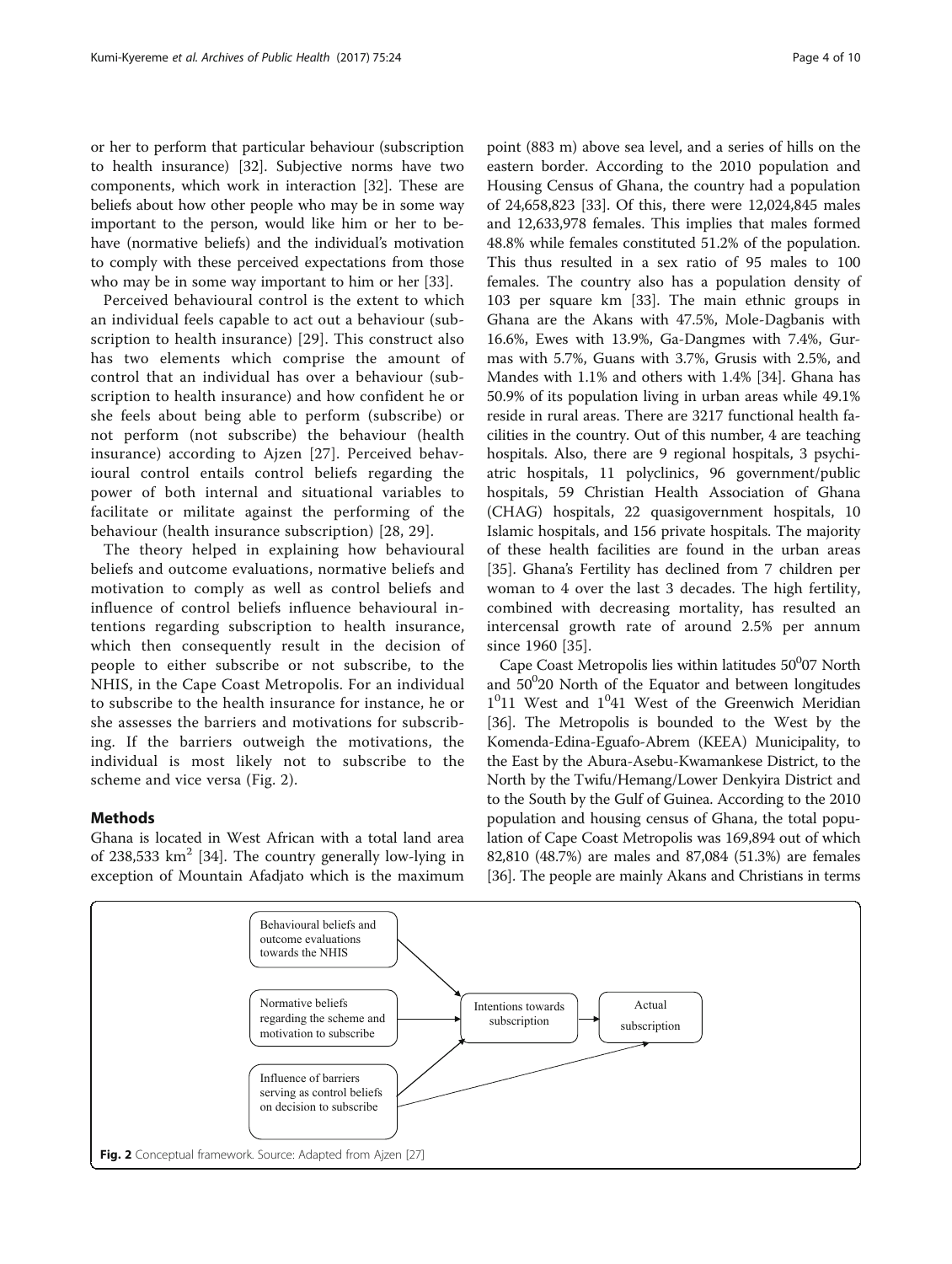of Ethnicity and Religion respectively. The reported total fertility rate for the metropolis was 2.21 [\[36\]](#page-9-0). There are both private and government/public health facilities in the Metropolis. With regards to the public ones, the metropolis is mainly served by the metropolitan hospital with the teaching hospital serving mainly as a referral point. The University of Cape Coast (UCC) and Ewim Hospitals as well as Adisadel Clinic supplement efforts of the Metropolitan Hospital. There are 11 private health facilities in the Cape Coast Metropolis [[36](#page-9-0)].

Data for the study were collected from 30 residents of the Cape Coast Metropolis through purposive sampling. Purposive sampling was adopted to ensure that 15 subscribers and 15 non-subscribers to the NHIS, were sampled for the study. The use of purposive sampling was also to ensure that only those 18 years and above were selected as research participants. This is because the least age for paid subscription to the NHIS is 18 years [[22\]](#page-8-0). Respondents were interviewed in their homes. Prior to inclusion in the study, potential interviewees were asked to indicate if they were subscribers or nonsubscribers and if they were at least 18 years of age.

An in-depth interview guide was used to collect data from the participants. The interview guide was divided into three sections; A, B, and C. Section A was used to collect data on the socio-demographic characteristics of the respondents. Socio-demographic characteristics considered were; age, sex, marital status, religion, ethnicity, and level of education. Section B focused on the motivations for health insurance subscription. Issues addressed in this section comprised affordability of the scheme's annual premium, ability to save extra money for other needs, social security against unforeseen heath challenges, and encouragement from friends and relations to subscribe. The last section of the instrument was based on barriers to subscription. Issues addressed in this section were; perceived quality of drugs, duration of wait time and length of waiting queues, and attitude of service providers.

Data collection was done at places which were convenient for the respondents. These included their homes and work places. An audio recorder was used to capture the interviews and notes were made of relevant observations. Prior to the main data collection, the research instruments were pretested in the KEEA Municipality to ensure trustworthiness. It was also explained to the respondents that the information they made available to the researchers were not going to be identified with them or about persons whom information were provided. To ensure that data obtained during the data collection process were protected from unauthorised access and hence ensuring confidentiality and privacy of the data, voice recordings were locked with a computer programme called 'my lockbox'. Notes taken were also typed and the soft copies equally locked in 'my lockbox'.

The hard copies were however, hidden from sight. Anonymity of respondents was ensured by using pseudonyms where necessary, instead of the real names.

Data collected from respondents during the in-depth interview, were analysed using content analysis. The conceptual type of content analysis was adopted. Themes and codes were developed, which formed the basis of the analysis. Statements of the respondents were presented as quotes to substantiate the views expressed.

# Results

# Socio-demographic Characteristics of Respondents

The respondents were aged between 18 and 59 years. Twenty-one of them were aged 20 to 29 years, while one was aged below 20 years. Twenty of the respondents had never been married while ten were married at the time of the study. Christians (29) and Akans (23) formed the majority in terms of religion and ethnicity respectively. All the respondents also had some form of formal education with 12 attaining tertiary education (Table 1).

Table 1 Socio-demographic Characteristics of Respondents

| Characteristics       | Frequency      | Percent (%) |
|-----------------------|----------------|-------------|
| Age                   |                |             |
| < 20                  | $\mathbf{1}$   | 3.3         |
| $20 - 29$             | 21             | 70.0        |
| $30 - 39$             | $\overline{4}$ | 13.3        |
| $40 - 49$             | $\overline{2}$ | 6.7         |
| $50 - 59$             | $\overline{2}$ | 6.7         |
| Sex                   |                |             |
| Male                  | 15             | 50.0        |
| Female                | 15             | 50.0        |
| Marital status        |                |             |
| Never married         | 20             | 66.7        |
| Married               | 10             | 33.3        |
| Religion              |                |             |
| Christianity          | 29             | 96.7        |
| Islam                 | 1              | 3.3         |
| Ethnicity             |                |             |
| Akan                  | 23             | 76.7        |
| Ewe                   | 5              | 16.7        |
| Ga/Adangme            | $\mathbf{1}$   | 3.3         |
| Mole-Dagbani          | 1              | 3.3         |
| Level of education    |                |             |
| Primary               | $\mathbf{1}$   | 3.3         |
| JHS/Middle school     | $\overline{7}$ | 23.3        |
| SHS/O' Level/A' Level | 10             | 33.3        |
| Tertiary              | 12             | 40.1        |

Source: Field data, 2015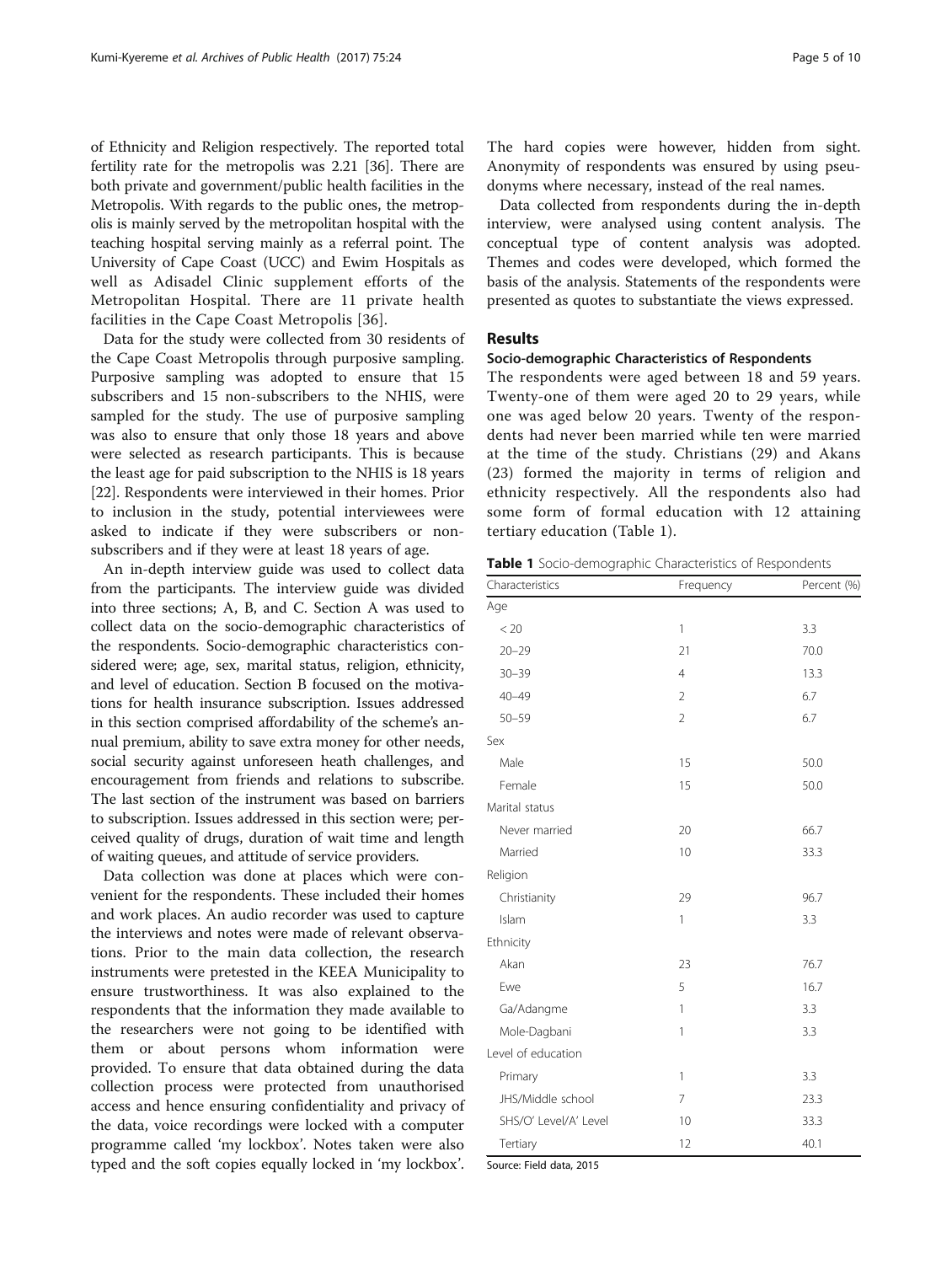# Factors motivating health insurance subscription

The major factors which motivated both subscribers and non-subscribers were: affordability of the NHIS premium; free drugs; social security; and encouragement from friends, family members and colleagues. Regarding affordability, a subscriber said:

"I subscribed (to the NHIS) because; sometimes you wouldn't get money to go to the hospital. When this happens, because you are NHIS subscriber and have paid something little as premium, you would be able to visit the hospital and if anything at all, you will pay just a little token and they (health professionals) will attend to you".  $-$  Subscriber, Male, 24 years.

A non-subscriber corroborated this saying:

"The NHIS makes it possible for you to visit the hospital and get treatment free of charge after paying the yearly premium which I see to be very cheap. Once you have your card, that's all. You don't need anything else. Just go there (health facilities) and the doctors would attend to you". – Non-subscriber, Male, 36 years.

Regarding free drugs, the respondents noted that subscription to the health insurance makes it possible to get some drugs free of any charges at the point of service delivery. A male non-subscriber for instance had this to say:

Since individuals covered by the scheme have access to free drugs and other services, they are able to seek healthcare anytime. For instance, pregnant women are provided with free drugs and the cost of some lab tests are minimal. This, I think, is a good motivation to be a member [of the scheme]. – Non-subscriber, Male, 27 years.

# A male subscriber also indicated:

If you go to the hospital and you don't have NHIS, you'll be asked to buy drugs and so on. I therefore subscribed to the NHIS so that I will always get free healthcare if I fall sick anytime, especially the drugs which are free once you have your card. – Subscriber, Male, 24 years.

Concerning the NHIS serving as a form of security, the respondents noted that subscription to the scheme secures the individual against unforeseen health challenges. The following quotes summarise their responses:

That's indeed true because, sickness comes at any time and I would not be informed as to when and where it will come. With the NHIS, I know that any moment that I fall sick I would not be worried since I have insurance to help me. It's just like saving money for specific reasons. - Subscriber, Male, 25 years.

"It (NHIS) is good and serves as a source of security for those who are on it. It's more or less like a safeguard of your life against future problems concerning your health. It secures you from any disease which may afflict you at any time. But as for me, I've signed an agreement with my bankers (Barclays Bank) and they do deduct from my monthly salary. This serves as a form of health insurance which when I fall sick, they use to cater for my expenses".  $-$  Non-subscriber, Male, 28 years.

Encouragement from family, colleagues, and friends also motivated subscription to the NHIS. Respondents also indicated the reasons given by their family, colleagues, and friends for encouraging to subscribe or renew their membership. A non-subscriber for instance indicated that;

Oh! As for that one, friends, family members, and some other people here (in the community) always tell me (to subscribe). My friends and family members for instance, normally say that I should get the card again so that when I go to the hospital, I'll not have to pay anything. Aside that money they also said the card can be used for other purposes like identifying yourself and so I should get it.  $-$  Non-subscriber, Female, 35 years.

A female subscriber also said;

My mother and my grandmother have always been encouraging me to remain being a member of the NHIS. They have been encouraging me to renew my card when it expires so that if I fall sick, I will be able to access healthcare without paying anything for it. They also say that if I don't have the card, it will be difficult for them to support me financially when I fall sick. – Subscriber, Female, 25 years.

## Barriers to health insurance subscription

Perceived low quality of drugs was identified as a major barrier among both subscribers and non-subscribers. Non-subscribers for instance indicated that the poor quality of drugs given NHIS subscribers, was a major reason why they were not subscribed to the scheme. The following quotes summarize the experiences of the subscribers in this regard;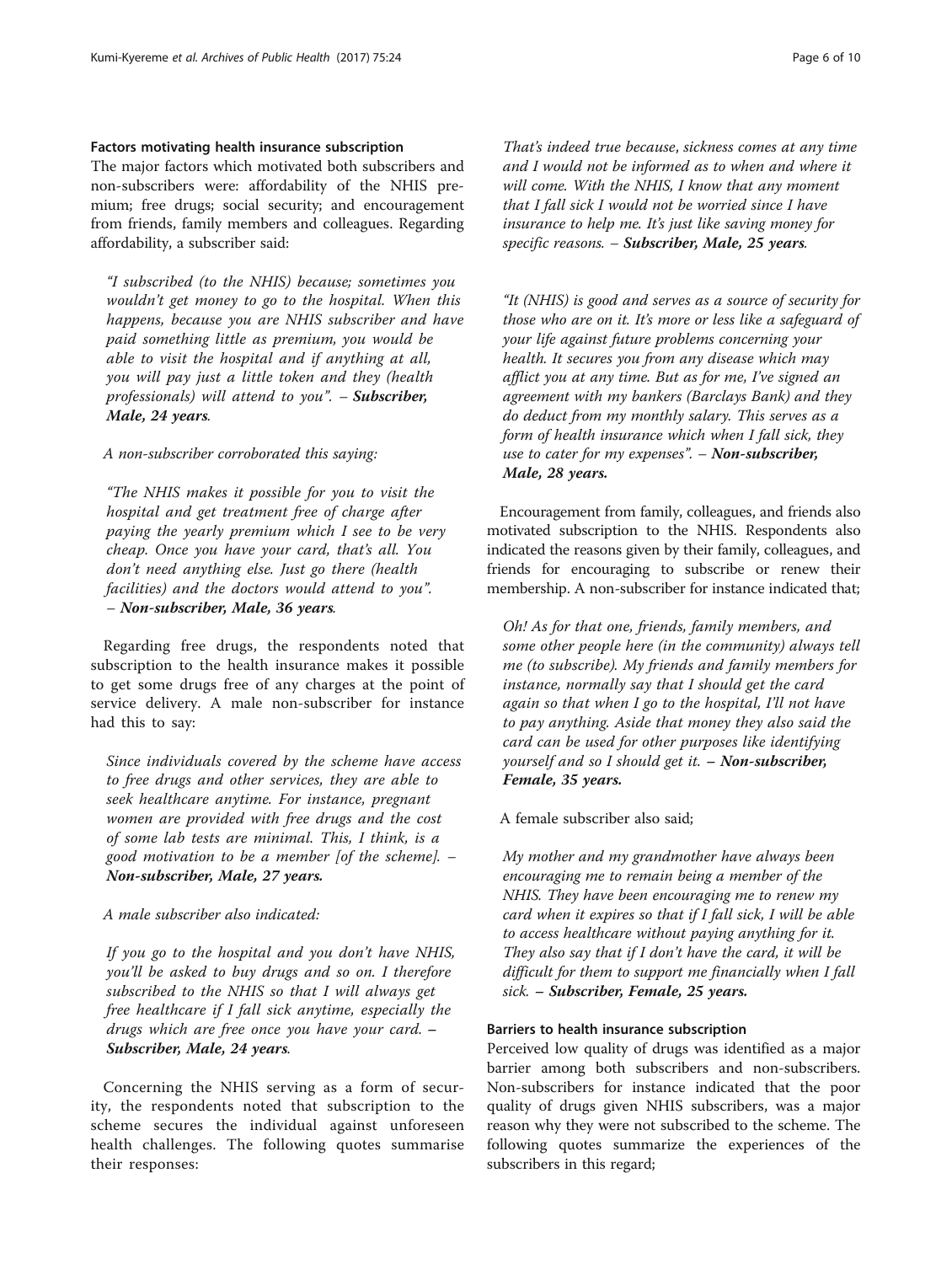In fact, the drugs that they give us (subscribers) in my opinion, are not of good quality at all. I am saying this because when you're not feeling fine, maybe with malaria or something else and you go to the hospital, all they will just give you is para (paracetamol tablets). In fact! Para (paracetamol tablets) is constant. While I can buy para for just 30 Ghana pesewas, you give me para which doesn't even work for Malaria and ask me to go and buy the other medicines outside. It's very bad. – Subscriber, Male, 24 years.

The quality of the drugs I was given the last time I went to the hospital was not good at all. You see, they (pharmacists) only give you para para para and that's all. Then they'll ask you to go and buy the rest elsewhere, even though they know para would not cure your sickness. They only told me that NHIS doesn't cover the rest of the drugs and asked me to go and buy common vitamin C and that NHIS doesn't cover it. – Subscriber, Female, 28 years.

# Non-subscribers also said;

Nowadays, if someone has NHIS and he or she goes to access healthcare, the doctors wouldn't attend to him or her very well. Because the person has NHIS, the drugs that they will give him too wouldn't cure his sickness at once. But if you pay out of your pocket, you'll be attended to within a short time and every drug that you'll be given too, will work very well for you. Also, sometimes, sickness that will normally take three days to treat, will take about six days, all because you are having insurance and the drugs given you are also not good at al. So to me, all these don't serve as motivation for subscribing to the scheme. – Non-subscriber, Male, 25 years.

The hospital I went to wasn't a government hospital but a private one. They asked whether I had NHIS and I told them no, but they took care of me and gave me good drugs. The drugs really worked well for my sickness to go very fast when I took them. If I were an NHIS subscriber, the drugs that they would have given me, would have been nothing to write home about. – Non-subscriber, Male, 25 years.

Barriers identified among subscribers were: long queues and waiting time; and negative attitude of healthcare providers. While subscribers experienced long queues and waiting time, non-subscribers did not as there were usually two different queues at the healthcare

facilities for out-patients with the longer one being for NHIS subscribers. A subscriber for instance said;

Sometimes, the queues at the hospitals would discourage you from going to seek healthcare. Long queues at the NHIS office are also a major problem because, you will wake up early and go there, only for you to sit there and watch people who come late, go in and register and you will still be sitting there waiting to be attended to. I spent almost the whole day over there (NHIS office) the last time. Even if you have something to do at home, then you I'll just be sitting there in the line doing nothing. – Subscriber, Male, 32 years.

## A non-subscriber, however, said:

It took me about two hours (to see a doctor). As for me, I was not carrying insurance card so, I was not in the longer queue. There were only some few people in front of me. So, the moment they finished I went to see the doctor. I think the 2 h I spent before seeing the doctor was okay because, those who came with the (NHIS) card, spent more time over there. There was this woman from my house for instance, who was there before I went to the hospital. When I was leaving, she was still in the queue. – Non-subscriber, Male, 36 years.

While attitude of healthcare providers particularly nurses, was negative towards health insurance subscribers, it was positive towards non-subscribers. A female subscriber for instance said;

As for that one (attitude of nurses), I don't even want to talk about it. Some of the nurses think they are better than anybody else they see. Even when you are talking to them, they don't regard you as a client who deserves to be listened to. Rather, they start insulting you. – Subscriber, Female, 27 years.

# A male non-subscriber also indicated that;

Oh! The doctor who attended to me was normal (his attitude was positive). As for the nurses, you know they are always troublesome. But the last time I went to the hospital, none of them did anything negative towards me. Those who gave my medicines to me (pharmacists) also didn't do anything bad to me or insulted me. I was only in the line (queue) and when it was my turn, they called me to come for my medicines. – Non-subscriber, Male, 36 years.

# **Discussion**

It was realised that one of the motivations for subscribing to the NHIS was affordability of the NHIS premium.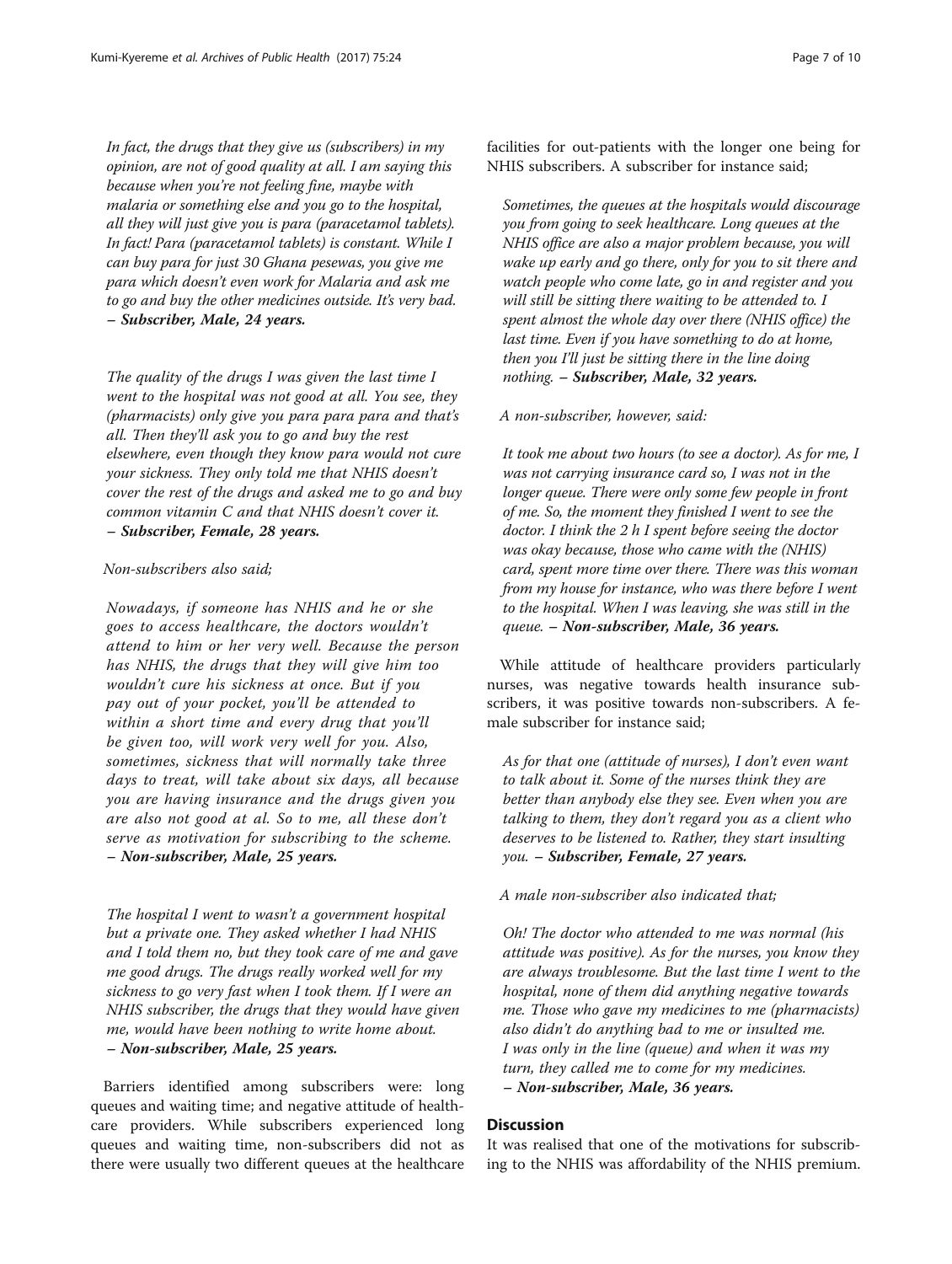This finding is consistent with the argument by Schultz, Metcalfe and Gray [\[37](#page-9-0)] that low premium of health insurance is the number one factor which motivates subscription to health insurance. The NHIS also served as a form of security against unforeseen health challenges which is consistent with the argument made by Mulupi, Kirigia and Chuma [\[38](#page-9-0)] that people see their subscription to the health insurance as a form of security against unforeseen health challenges/problems.

Long queues and waiting time were found as major barriers to NHIS subscription. These views corroborate findings by Mulupi et al. [[38](#page-9-0)] that unnecessary delays in accessing healthcare due to long queues, usually serve as barriers to utilization of healthcare services and subscription to the health insurance. Perceived low quality of drugs given to NHIS subscribers was also realised as a major barrier to subscription. Drugs given to NHIS clients when they used health insurance to access healthcare were perceived to be of low quality compared to those given to the same clients when they accessed healthcare based on out-of-pocket payments. This finding confirms arguments made by Dalinjong and Laar [[39\]](#page-9-0) that perceived low quality of drugs received by health insurance subscribers when assessing healthcare is a major barrier associated with the insurance as seen by clients, as people are very often given different drugs when they report illness/disease conditions to hospitals with health insurance and with out-of-pocket payments.

The study also found attitude of service providers at the healthcare facilities to be negative. The findings are in line with suggestions by Arin and Hongoro [[11](#page-8-0)] and Mladovsky and Mossialos [\[40\]](#page-9-0) that attitude of service providers is negative and hence, serve as a major barrier to subscription to the health insurance and its renewal.

For participants who did not subscribe to the NHIS, we argue that their barriers outweighed the motivation for subscribing as noted by Wilper, Woolhandler, Lasser, McCormick, Bor and Himmelstein [[41\]](#page-9-0) in a previous study. Thus, barriers such as long queues and prolonged waiting time, and negative attitude of service providers towards subscribers, outweighed motivations including free drugs and the scheme serving as a form of security against ill-health [[38](#page-9-0)].

The conceptual framework of the study posits that attitude towards a behaviour entails an individual's general assessment of a particular behaviour and constitutes beliefs regarding the consequences of the behaviour and the corresponding positive or negative judgements about each of these features of the behaviour [\[30\]](#page-8-0). It was obvious from the findings that the judgements of the participants were negative particularly in relation to drugs given to the subscribers and waiting time. This is because, most of them indicated that the level of quality of drugs given the NHIS subscribers were low; an

indication of negative perception towards quality of NHIS drugs and duration of waiting time.

Subjective norms regarding subscription were the pressures exerted on both subscribers and non-subscribers by both family and friends for them to subscribe or renew their subscription [[32](#page-9-0)]. It was, however, realised that even though family and friends motivated non-subscribers for instance to subscribe, the subjective norms formed were not in favour of subscription [\[28\]](#page-8-0).

It was realised from the study that some of the participants subscribed to the scheme to safeguard themselves against unfortunate health situations. This relates to the perceived behavioural control tenet of the conceptual framework [[27\]](#page-8-0), which posits the extent of control that an individual has over a behaviour (subscription to health insurance) and how confident he or she feels about being able to perform (subscribe) or not perform (not subscribe) the behaviour. The implication for the present study is that that some of the respondents, especially the subscribers internally assessed the barriers and motivations for subscribing to the scheme and opted to subscribe. After joining the scheme and experiencing so many challenges, however, it is likely they would not subscribe to it in future as suggested by Duku, Fenenga, Alhassan and Nketiah-Amponsah [\[42\]](#page-9-0). This is possible, especially if they realise the barriers to subscription outweigh the motivators.

Based on the findings made, intensive education should be carried out by the NHIA to change the negative perception people have regarding the quality of NHIS drugs. This will help to reduce the perception of low quality of drugs given to subscribers. Efforts should also be made by the NHIA to reduce the waiting time in accessing healthcare with the NHIS card to motivate more people to subscribe or renew their membership. This could be in the form of creating more offices to ensure a redistribution of the clientele at the various offices. Moreover, regular workshops should be organised by the NHIA and the Ghana Health Service to entreat their workers to exhibit positive attitudes towards clients in the exercise of their duties, so as to motivate more people to subscribe to the scheme.

Despite the significant findings made by our study, it is worth mentioning its possible limitations. Thus, the fact that the study was conducted in one city and used a relatively small sample size greatly limits its generalizability. This does, however, not limit its reliability and validity in any way.

# Conclusions

The implication of long queues and waiting time, perceived low quality of NHIS drugs, and negative attitude of service providers both at the healthcare facilities visited and the health insurance office is that people may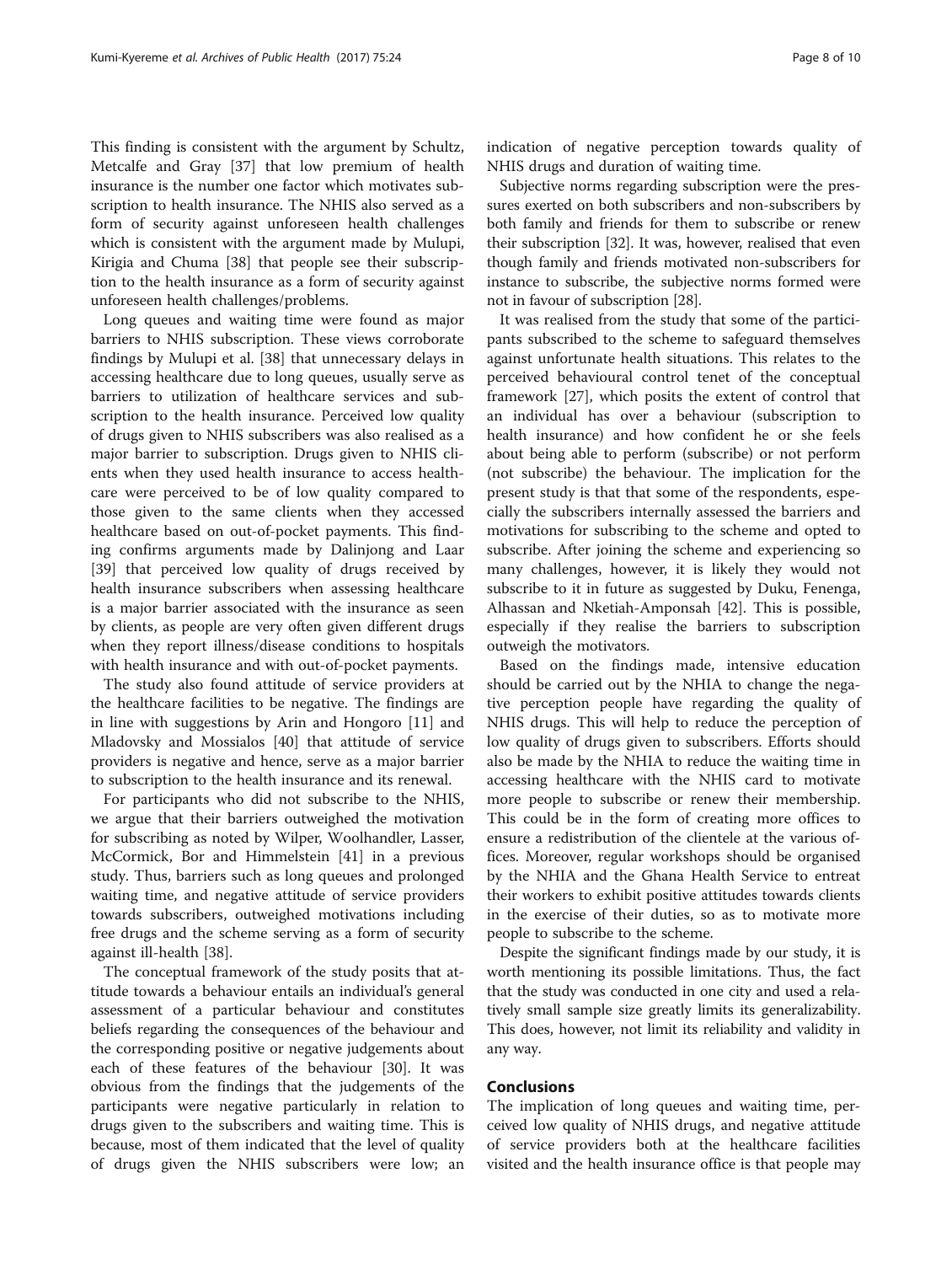<span id="page-8-0"></span>not subscribe to the scheme in subsequent years. This would consequently defeat the objective of achieving universal healthcare coverage with the scheme.

# Additional file

[Additional file 1:](dx.doi.org/10.1186/s13690-017-0192-x) Interview quide for NHIS subscribers and non-subscribers. (DOC 42 kb)

## Abbreviations

CSMBS: Civil Servants Medical Benefit Scheme; HCS: Health Card Scheme; MWS: Medical Welfare Scheme; NHI: National Health Insurance; NHIA: National Health Insurance Authority; NHIS: National Health Insurance Scheme; NSSSH: National Social Security System for Health; SSS: Social Security Scheme; UCS: Universal Coverage Scheme

### Acknowledgements

The authors wish to thank Mr. William Bruku and Mr. Joseph Koomson, both of the National Health Insurance Authority, Cape Coast Metropolis for their technical support.

## Funding

Nil.

# Availability of data and materials

The datasets supporting the conclusions of this article are included within the article (and its Additional file 1).

## Authors' contributions

HA conceived the study. HA and UKMD designed and performed the analysis. AK drafted and edited the manuscript. All authors proof-read the final manuscript and approved it.

### Competing interests

The authors declare that they have no competing interests.

## Consent for publication

Consent for publication was sought from the individual participants.

## Ethics approval and consent to participate

Ethical clearance for the study was waived by the University of Cape Coast Ethical Review Board. An approval was, however, obtained from the NHIA before the study was conducted. Consent was also sought from the respondents to participate in the study. Informed consent forms were signed/ thumb printed by respondents who agreed to participate in the study.

# Publisher's Note

Springer Nature remains neutral with regard to jurisdictional claims in published maps and institutional affiliations.

### Author details

<sup>1</sup>Department of Population and Health, University of Cape Coast, Cape Coast, Ghana. <sup>2</sup>Department of Population and Behavioural Sciences, School of Public Health, University of Health and Allied Sciences, Hohoe, Ghana.

## Received: 14 November 2016 Accepted: 6 April 2017 Published online: 29 May 2017

## References

- 1. Lekashingo LD. Exploring the effects of user fees, quality of care and utilization of health services on enrolment in community health fund, Bagamoyo District, Tanzania. (Master's thesis). Dar es Salaam: Muhimbili University of Health and Allied Sciences; 2012.
- 2. Boakye-Frimpong P. The quest for equity in the provision of healthcare in Ghana. Afr Rev Econ Finance. 2013;4(2):254–72.
- Gruber J, Simon K. Crowd-out 10 years later: have recent public insurance expansions crowded out private health insurance? J Health Econ. 2008;27(2):201–17.
- 4. Sekhri N, Savedoff W. Private health insurance: implications for developing countries. Bull World Health Organ. 2005;83(2):127–34.
- 5. Blanchet NJ, Fink G, Osei-Akoto I. The effect of Ghana's national health insurance scheme on healthcare utilisation. Ghana Med J. 2012;46(2):76–84.
- 6. Levy Y, Ellis TJ. A systems approach to conduct an effective literature review in support of information systems research. Informing Sci J. 2006;9:182–212.
- 7. Boote DN, Beile P. Scholars before researchers: on the centrality of the dissertation literature review in research preparation. Educ Res. 2005;34(6):3–15.
- 8. Escobar M. Health sector reform in Colombia. Dev Outreach. 2005;7(2):6–9.
- 9. Escobar M, Giedion U, Giuffrida A, Glassman AL. Colombia: After a decade of health system reform. Washington: Brookings Institution Press; 2010.
- 10. Vargas-Zea N, Castro H, Rodríguez-Páez F, Téllez D, Salazar-Arias R. Colombian health system on its way to improve allocation efficiency: transition from a health sector reform to the settlement of an HTA agency. Value Health Reg Issues. 2012;1(2):218–22.
- 11. Arin D, Hongoro C. Scaling up national health insurance in Nigeria: learning from case studies of India, Colombia and Thailand. Washington, DC: Futures Group Health Policy Project; 2013.
- 12. Sakunphanit T, Suwanrada W. The universal coverage scheme-Thailand: sharing innovative experiences. Successful Soc Prot Floor Experiences. 2010;18:387–400.
- 13. Sakunphanit T. Thailand: universal health care coverage through pluralistic approaches. Nonthaburi: HISRO; 2012.
- 14. Health Insurance System Research Office (HISRO), Thailand. Thailand's universal coverage scheme: achievements and challenges. Nonthaburi: HISRO; 2012.
- 15. Hsiao Y, Cheng S. Is there a disparity in the hospital care received under a universal health insurance program in Taiwan? Int J Qual Health Care. 2013;25(3):232–8.
- 16. Jui-Fen RL, Hsiao WC. Does universal health insurance make health care unaffordable? lessons from Taiwan. Health Aff. 2003;22(3):77–88.
- 17. Chiao C, Ksobiech K, Wei C. National health insurance and life satisfaction in late life: longitudinal findings from a natural experiment in Taiwan. J Public Health. 2013;36(2):1–9. doi[:10.1093/pubmed/fdt055.](http://dx.doi.org/10.1093/pubmed/fdt055)
- 18. National Health Insurance Scheme, Nigeria. NHIS programmes. Nigeria: NHIS; 2014. [http://www.nhis.gov.ng/index.php?option=com\\_content&view=](http://www.nhis.gov.ng/index.php?option=com_content&view=article&id=53&Itemid=57) [article&id=53&Itemid=57](http://www.nhis.gov.ng/index.php?option=com_content&view=article&id=53&Itemid=57) On 02/09/2016.
- 19. Government of Ghana. National health insurance regulations, 2004 (L.I. 1809). Accra: Ghana Publishing Corporation; 2004.
- 20. Government of Ghana. National health insurance act, 2003 (Act 650). Accra: Ghana Publishing Corporation; 2003.
- 21. Amu H, Dickson SK. Health insurance subscription among women in reproductive age in Ghana: Do socio-demographics matter? Heal Econ Rev. 2016;6:24.
- 22. National Health Insurance Authority (NHIA). 2012 annual report. Accra: NHIA; 2012.
- 23. Kumi-Kyereme A, Amo-Adjei J. Effects of spatial location and household wealth on health insurance subscription among women in Ghana. BMC Health Serv Res. 2013;13:221. doi[:10.1186/1472-6963-13-221.](http://dx.doi.org/10.1186/1472-6963-13-221)
- 24. Abubakari F. Time series analysis on membership enrolment of national health insurance scheme: a case study of savelugu/nanton district mutual health insurance scheme in northern region. (Master's thesis). Kumasi: Kwame Nkrumah University of Science and Technology; 2012.
- 25. Jehu-Appiah C, Aryeetey G, Agyepong I, Spaan E, Baltussen R. Household perceptions and their implications for enrolment in the national health insurance scheme in Ghana. Health Policy Plan. 2012;27:222–33.
- 26. Mensah SA. The national health insurance scheme in Ghana: achievements and challenges. Tunis: Conference of African Ministers of Finance and Health; 2012.
- 27. Ajzen I. Attitudes, personality, and behavior. Chicago: Dorsey Press; 1988.
- 28. Ajzen I. The theory of planned behaviour. Organ Behav Hum Decis Process. 1991;50(2):179–211.
- 29. Baker R, White K. Predicting adolescents' use of social networking sites from an extended theory of planned behaviour perspective. Comput Hum Behav. 2010;26:1591–7. doi:[10.1016/j.chb.2010.06.006.](http://dx.doi.org/10.1016/j.chb.2010.06.006)
- 30. Martin R, Usdan S, Nelson S, Umstattd M, LaPlante D, Perko M, Shaffer H. Using the theory of planned behaviour to predict gambling behaviour. Psychol Addict Behav. 2010;24(1):89–97.
- 31. Hoie M, Moan I, Rise J. An extended version of the theory of planned behaviour: prediction of intentions to quit smoking using past behaviour as moderator. Addict Res Theory. 2010;18(5):572–85.